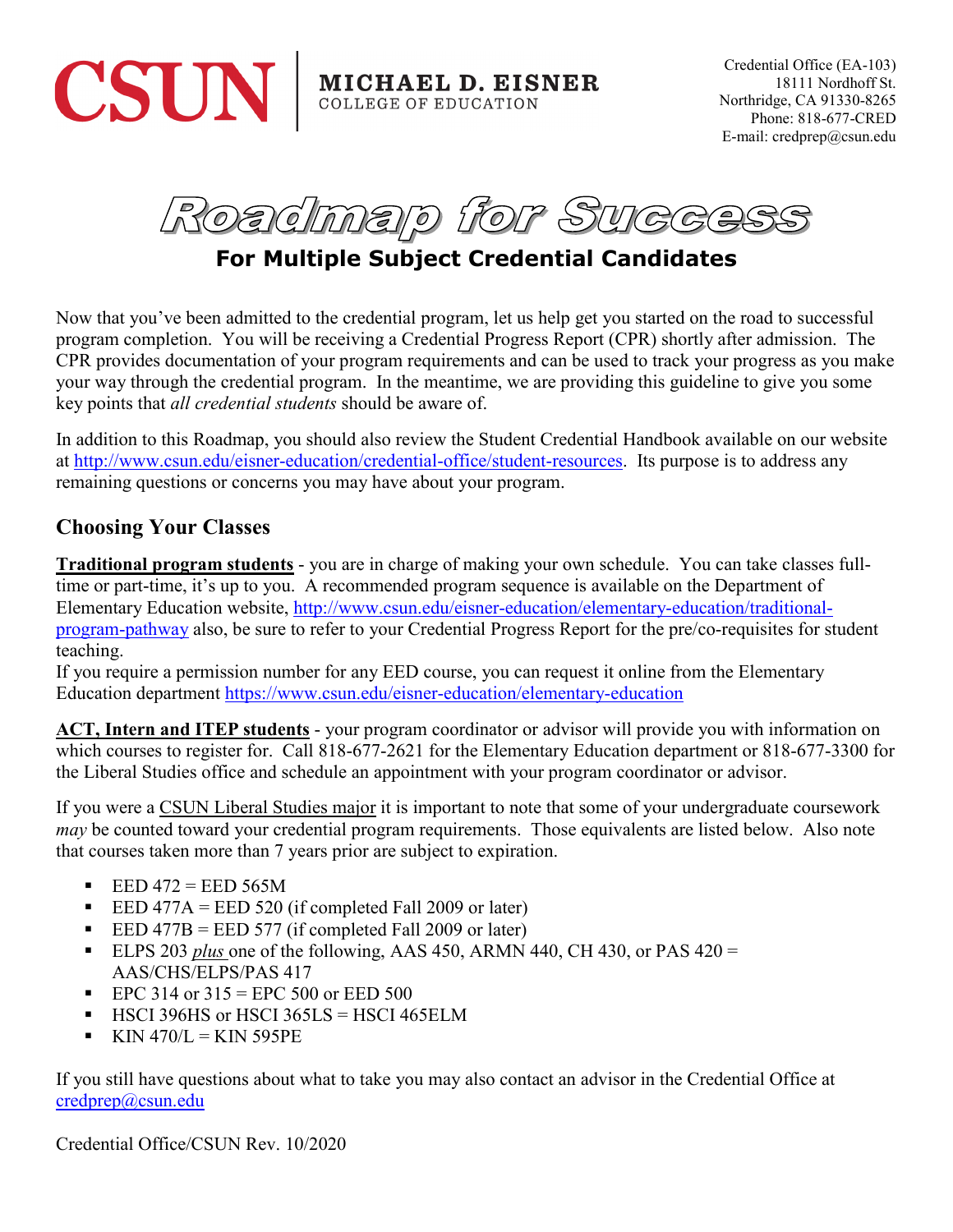### **Reminders while in the program**

*All credential students* must maintain an overall GPA of 2.75 since program admission and a GPA of 3.0 in all education courses with no grade lower than a "C." A grade of "C-" or lower is not acceptable. *NOTE: Unless you maintain this standard you will not be allowed to student teach and you will not be eligible to receive a credential.*

Additional program requirements will be indicated on your Credential Progress Report. If this information is unclear or at any time you have questions about your program you should contact a credential advisor.

If you decide to change your program objective (i.e. Multiple Subject to Single Subject) or pathway (i.e. ACT to Traditional, Traditional to Intern) you should meet with a credential advisor to discuss the requirements and procedure.

## **Student Teaching**

**Traditional program students** - your department is in charge of arranging your student teaching assignment. But before this can happen, you will need to submit an online Student Teaching Application. The Student Teaching Application is available at [http://www.csun.edu/eisner-education/credential-office/student-teaching](http://www.csun.edu/eisner-education/credential-office/student-teaching-applications)[applications](http://www.csun.edu/eisner-education/credential-office/student-teaching-applications)

You should do this early in the semester prior to student teaching. Once it has been determined that you are eligible for student teaching, notification is sent to your department and they will contact you regarding your assignment. Questions regarding school site, days/times or special circumstances must all be directed to your student teaching coordinator.

**ACT, Intern and ITEP students** - contact your program coordinator for instructions on registering for student teaching.

## **Program Completion**

In order for the Credential Office to recommend you to the California on Teaching Credentialing (CTC) for your preliminary teaching credential, you will need to submit an online credential request. The Credential Request form initiates the application for your credential document. The Credential Request should be submitted at the beginning of your final semester in the program, as soon as CSUN coursework in progress is all you have left to complete. (Any additional requirements such as RICA, CPR U.S. Constitution and approved coursework taken at an institution other than CSUN must already have been completed prior to submission of the Credential Request). Below is the process:

- *1.* Submit the *Credential Request Form online* [http://www.csun.edu/eisner-education/credential](http://www.csun.edu/eisner-education/credential-office/program-completion-process)[office/program-completion-process.](http://www.csun.edu/eisner-education/credential-office/program-completion-process)
- 2. A Credential Advisor will verify your eligibility and once all outstanding requirements have been completed they will submit your credential recommendation to the Commission on Teacher Credentialing (CTC).
- 3. You will be contacted via e-mail by the CTC. They will prompt you to complete their on-line application and pay a processing fee.
- 4. Once the credential has been issued you will receive a final notification from the CTC.

Credential Office/CSUN Rev. 10/2020